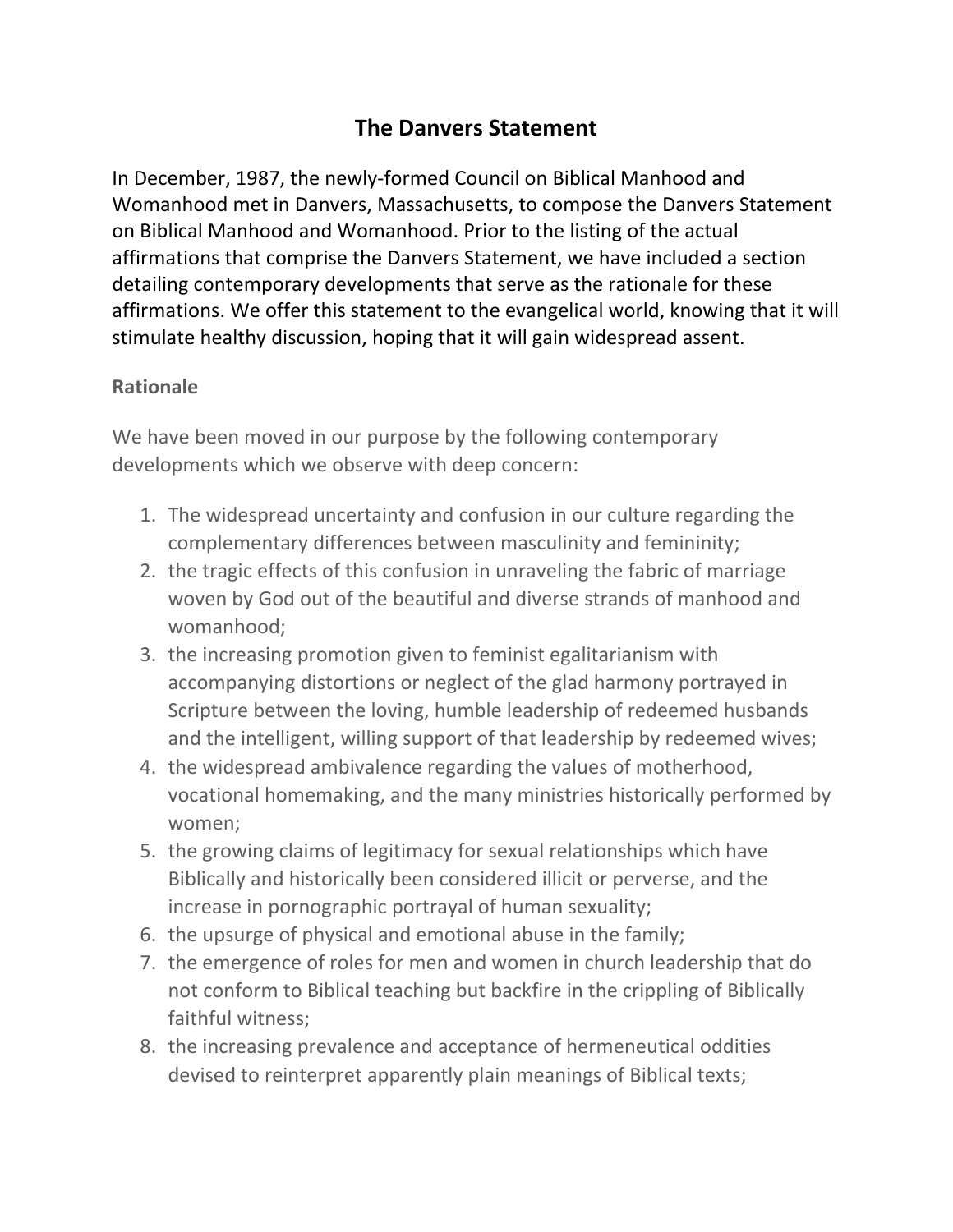- 9. the consequent threat to Biblical authority as the clarity of Scripture is jeopardized and the accessibility of its meaning to ordinary people is withdrawn into the restricted realm of technical ingenuity;
- 10.and behind all this the apparent accommodation of some within the church to the spirit of the age at the expense of winsome, radical Biblical authenticity which in the power of the Holy Spirit may reform rather than reflect our ailing culture.

## **Affirmations**

Based on our understanding of Biblical teachings, we affirm the following:

- 1. Both Adam and Eve were created in God's image, equal before God as persons and distinct in their manhood and womanhood (Gen 1:26‐27, 2:18).
- 2. Distinctions in masculine and feminine roles are ordained by God as part of the created order, and should find an echo in every human heart (Gen 2:18, 21‐24; 1 Cor 11:7‐9; 1 Tim 2:12‐14).
- 3. Adam's headship in marriage was established by God before the Fall, and was not a result of sin (Gen 2:16‐18, 21‐24, 3:1‐13; 1 Cor 11:7‐9).
- 4. The Fall introduced distortions into the relationships between men and women (Gen 3:1‐7, 12, 16).
	- 1. In the home, the husband's loving, humble headship tends to be replaced by domination or passivity; the wife's intelligent, willing submission tends to be replaced by usurpation or servility.
	- 2. In the church, sin inclines men toward a worldly love of power or an abdication of spiritual responsibility, and inclines women to resist limitations on their roles or to neglect the use of their gifts in appropriate ministries.
- 5. The Old Testament, as well as the New Testament, manifests the equally high value and dignity which God attached to the roles of both men and women (Gen 1:26‐27, 2:18; Gal 3:28). Both Old and New Testaments also affirm the principle of male headship in the family and in the covenant community (Gen 2:18; Eph 5:21‐33; Col 3:18‐19; 1 Tim 2:11‐15).
- 6. Redemption in Christ aims at removing the distortions introduced by the curse.